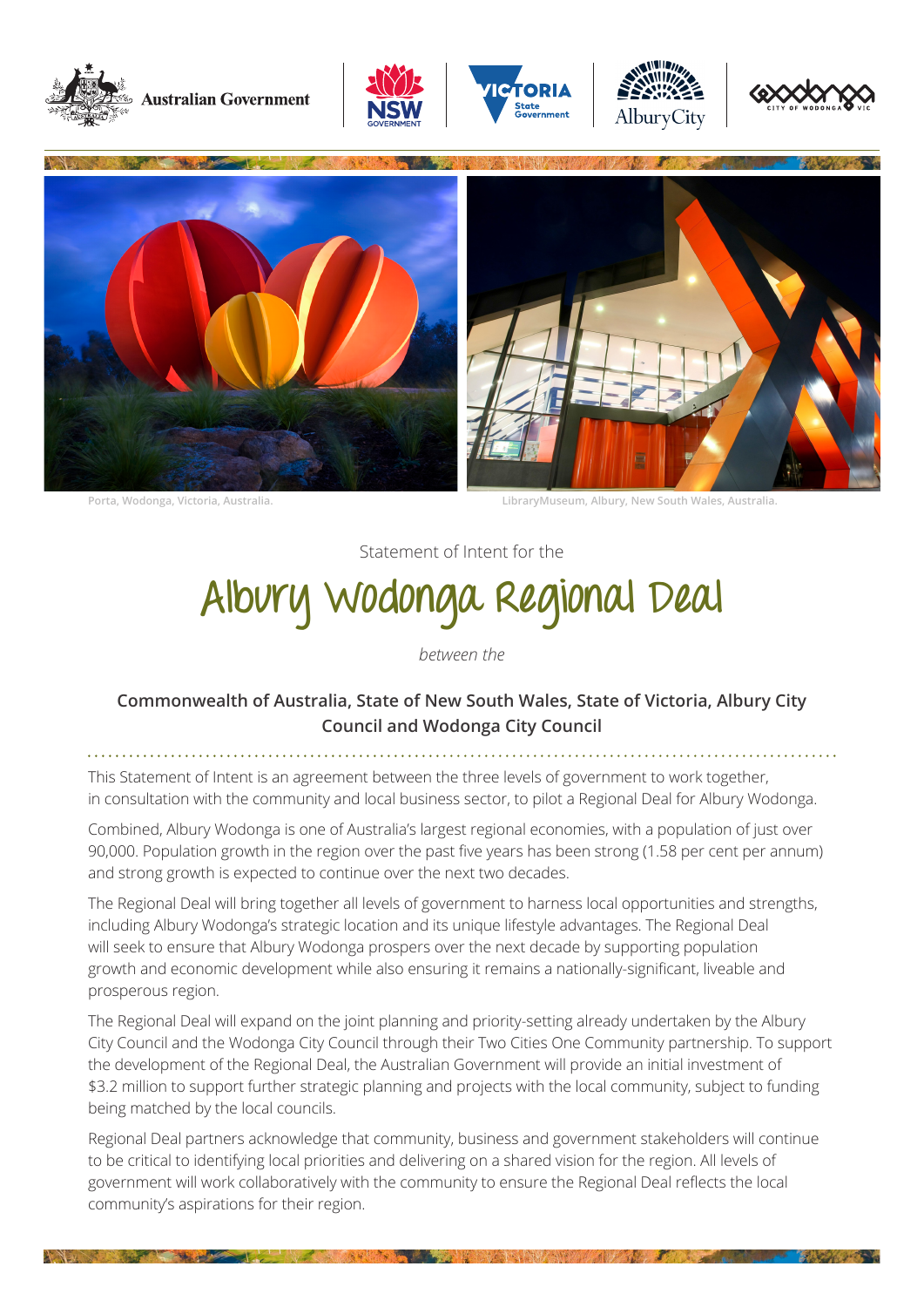









Priority areas for action

Priority areas for the Albury Wodonga Regional Deal include:

#### 1. Economic Development

- **•** We will focus on driving economic development in the region, building on the region's existing economic assets and advantages, such as access to infrastructure and freight routes, abundance of land, natural resources and environment, a growing population and proximity to quality education institutes.
- **•** Opportunities include supporting growth in key sectors such as manufacturing and logistics, defence, agricultural business, and tourism; as well as supporting further decentralisation of public sector jobs to regional areas.

### 2. Harmonisation

**•** As Australia's first cross-border pilot Regional Deal, we will focus on working together to address cross-border challenges and harmonise regulatory barriers faced by sectors working on both sides of the border, and streamline cross-border service delivery. This will help to support business growth and job creation, and improve services for the local community.

### 3. Infrastructure and connectivity

- **•** We will focus on opportunities to develop infrastructure that connects Albury Wodonga to key freight and infrastructure routes, and improves mobility for our people, industry, businesses and services. Connectivity will drive productivity for our businesses, improve the liveability of our communities and lift the competitiveness of our region.
- **•** We will explore opportunities to leverage existing and proposed investments in the region, including the North-East Rail Line Upgrade and Inland Rail, as well as opportunities arising from the business case for faster rail between Melbourne and Albury Wodonga and the National Freight and Supply Chain Strategy.
- Opportunities to improve the region's mobile connectivity, capability and reliability by addressing telecommunications issues, upgrading local networks and progressing 'smart' initiatives will also be explored.

## 4. A Liveable Community

- **•** We will focus on building a healthy and strong community in Albury Wodonga, helping to address challenges arising from a growing and ageing population and improving social outcomes for all residents.
- **•** We will explore opportunities to facilitate greater participation in regional and local sports and activities offered in the region, with a focus on promoting female participation.
- **•** We will explore opportunities that enhance liveability through good urban design, well considered accessible public spaces, improved access to open space and natural areas, invigoration of our CBDs and activation of the Murray River.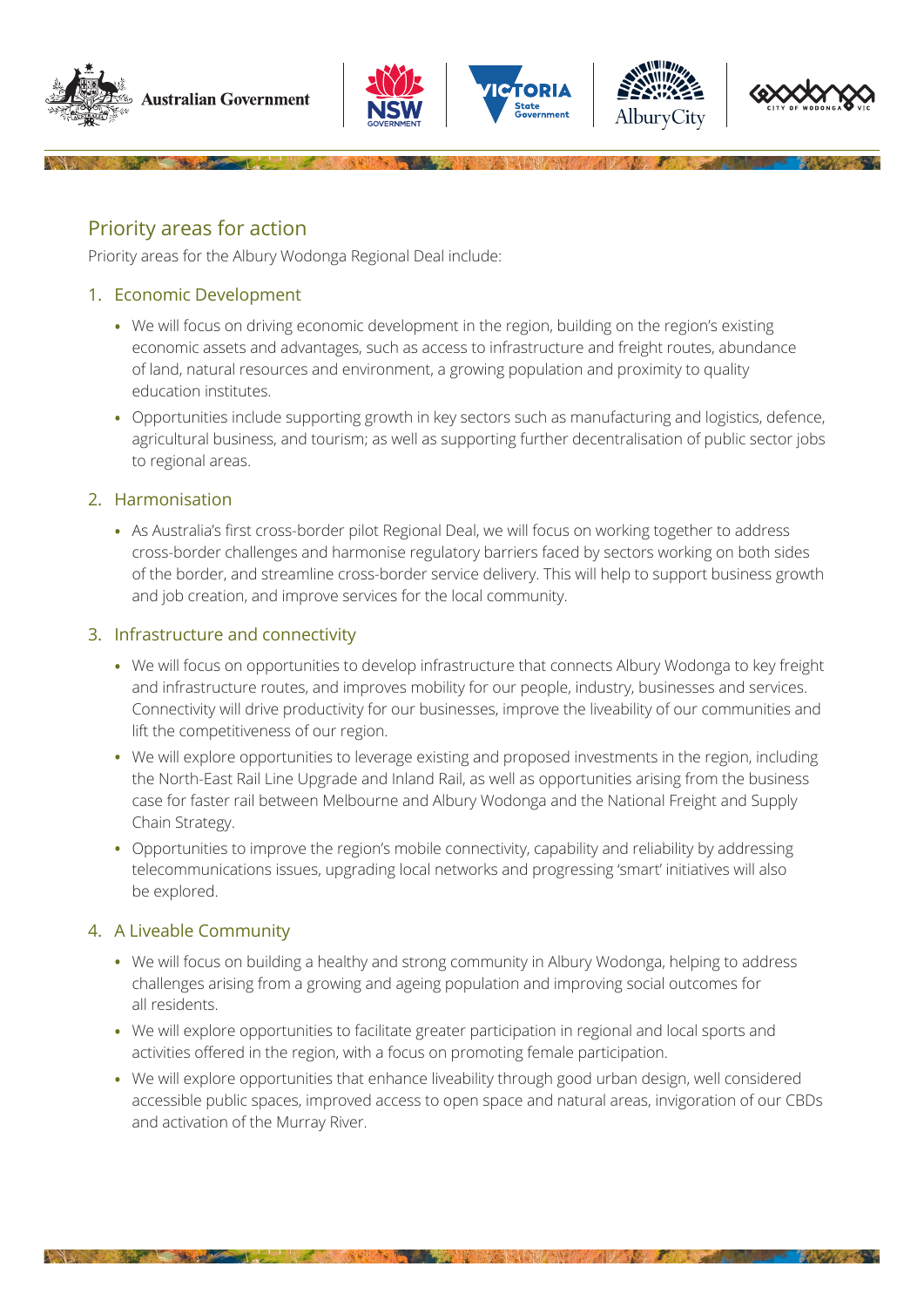









5. Quality Regional Education and Health

- **•** We will focus on encouraging new students to study at the quality education institutions in Albury Wodonga, seek opportunities to bring international students to the region and establish the region as a research centre of excellence.
- **•** Opportunities will be explored to improve education and training pathways and outcomes, particularly for young people, and better connect education providers to local industry, business and community to address unemployment, workforce development, reskilling and adjustment for growth.
- **•** We will explore opportunities to improve and deliver quality, integrated health facilities and services that attract high quality health and education professionals to the region to meet the demands and challenges of a growing and ageing population.

#### 6. Supporting the Indigenous community

- **•** We will work alongside the local Indigenous communities to investigate opportunities to improve education, health, employment, and economic outcomes, while recognising the strong connection to country and the importance of preserving, acknowledging and respecting the Indigenous culture.
- **•** We will consider other initiatives or opportunities that are consistent with the vision and focus areas during the development of the Regional Deal.

# Albury Wodonga Regional Deal Governance

The signing of the Statement of Intent marks the beginning of the partnership between the Australian Government, New South Wales and Victorian State Governments, the Albury City Council and the Wodonga City Council, to develop the Albury Wodonga Regional Deal.

The Regional Deal will define priorities, investments, commitments and accountabilities for achieving joint outcomes over the life of the Deal. The establishment of a Regional Deal will require the three levels of government to consider all appropriate levers to support improved outcomes for the Albury Wodonga region.

Formal governance arrangements will be developed and agreed between the Regional Deal partners for the development of the Regional Deal. In addition to these arrangements, the parties commit to engage meaningfully with the community, civic leaders and industry in the development and implementation of the Regional Deal, through the establishment of community and business advisory groups.